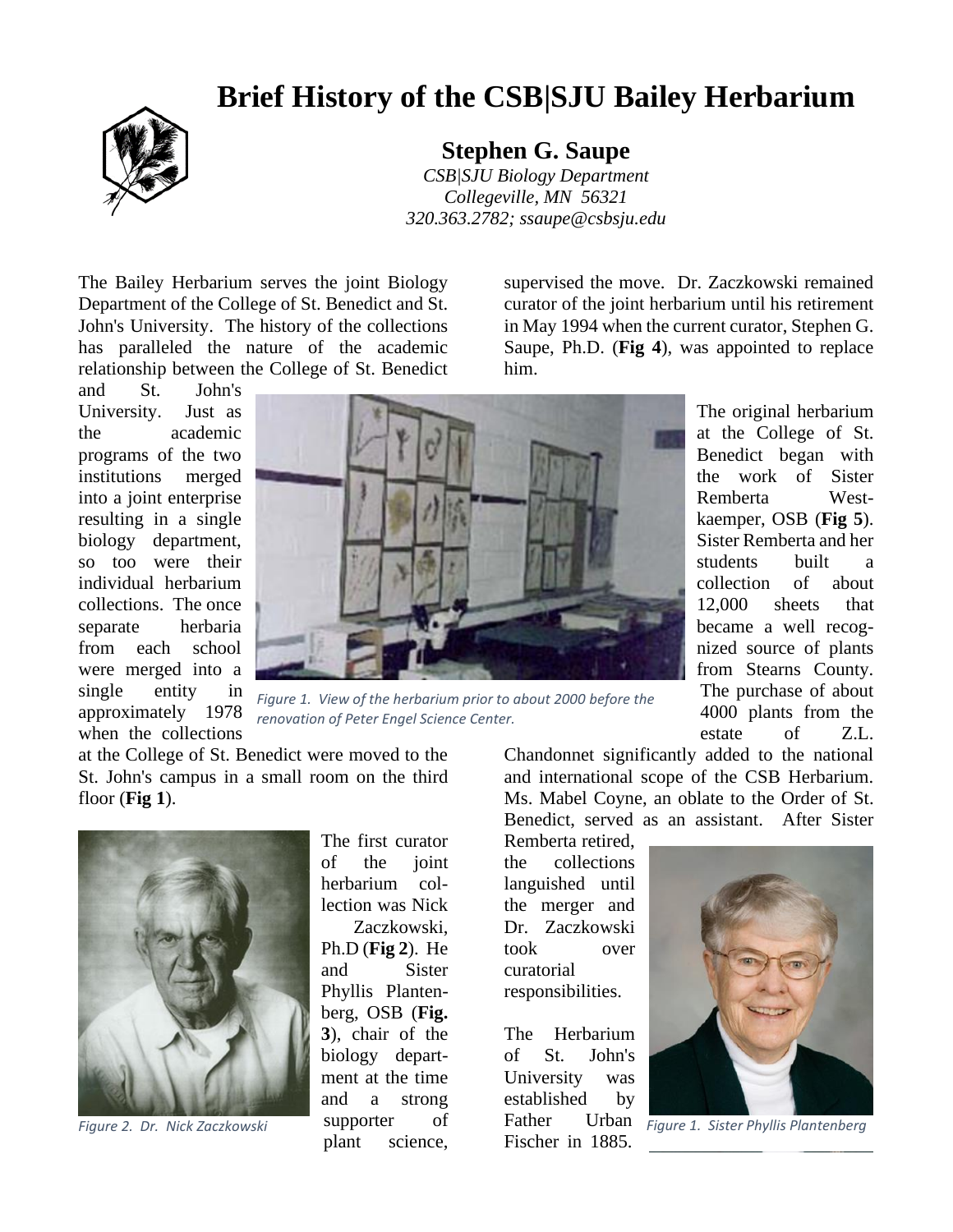

*Figure 4. Dr. Stephen Saupe Figure 2. Sister Remberta* 

He was the first scientist at St. John's

to systematically study plants. From 1905 to 1934, Father James Hansen, OSB (**Fig 6**) conducted extensive botanical (and

entomological) fieldwork, in part, as a treatment for his tuberculosis. During his reign as curator he added almost 1500 specimens of mosses, ferns, and flowering plants to the St. John's Herbarium. Under his guidance, the collections became recognized as one of the best in the state and he obtained the *Flora Exsiccata Austro‑Hungarica* from the Abbey von Seitstetten. In addition, Hansen published extensively on Minnesota plants. In the mid-tolate 1960's Father Gunther Rolfson, OSB (**Fig 7**), served as *Figure 7. Father Gunther Rolfson*curator.

In 1981, Dr. Saupe received a grant from the Otto Bremer Foundation to catalog the fungi and lichen collections in the herbarium and to mount the *Flora Exsicatta Austro‑Hungarica* collection. This work was finished in late 1983.

The merger of the CSB/SJU collections into a single herbarium was completed in 1995. Previously, there were four different sets of collections stored in the herbarium: (1) collections



*Westkaemper*



*Figure 6. Father James Hansen*

from the original CSB herbarium; (2) collections from the original SJU herbarium; (3) the Chandonnet collection originally owned by CSB; and (4) the *Flora Austro-Hungarica* 

> *Exsiccata* collection originally owned by SJU. Prior to the merger, in order to locate specimens of a particular plant a user would have to search all four collections. Now, these four collections are merged into a single, permanent, research collection making it much more convenient to find a specimen.

> Accompanying the merger of the collections: (1) the collections were re-filed according to Cronquist's (1993) system of phylogenetic classification, updating the previous Engler/Prantl arrangement; (2) folders were color-coded to

represent the geographical origin of the plants (Minnesota, Out-of-State, Chandonnet); (3) family dividers were created; (4) alphabetical and numerical listings of the families were made and posted to make it easier to locate specimens; (5) the drying cabinet was refurbished; (6) unlabeled specimens or those that lacked collection data or were otherwise unsuitable, were separated from the permanent collections and filed alphabetically by family in a separate teaching collection; (7) laminated specimens used for teaching were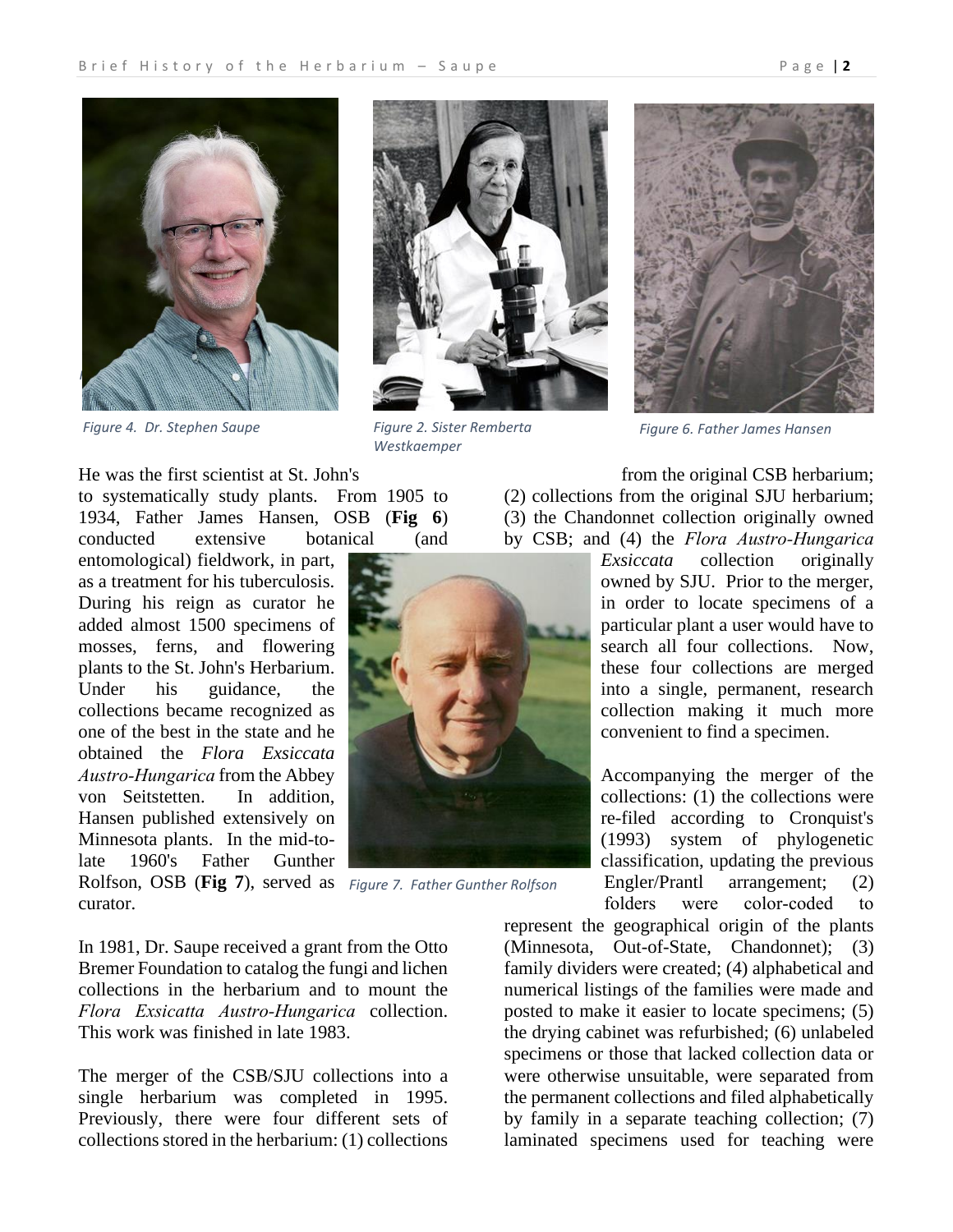

*Figure 8. View of the current herbarium from the entrance.*



*Figure 9. View of the Herbarium toward the entrance.*

separated from the other collections and filed alphabetically by family; and (8) the collections were accessioned by assigning each specimen a unique number.

The merger of the CSB/SJU collections into a single herbarium was completed in 1995. Previously, there were four different sets of collections stored in the herbarium: (1) collections from the original CSB herbarium; (2) collections from the original SJU herbarium; (3) the

Chandonnet collection originally owned by CSB; and (4) the *Flora Austro‑Hungarica Exsiccata* collection originally owned by SJU. Prior to the merger, in order to locate specimens of a particular plant a user would have to search all four collections. Now, these four collections are merged into a single, permanent, research collection making it much more convenient to find specimens.

In May 1998, the entire herbarium was temporarily moved into storage in semi-trailers parked outside of the Science Center while the building underwent an extensive summer renovation. The following September the herbarium moved into its current location, Room 329 of the Peter Engel Science Center on the Saint John's campus (**Fig 8 & 9**). Shortly after, the herbarium was named the CSB|SJU Bailey Herbarium to honor the generous support of Gordon & JoAnne Bailey (*see How the herbarium got its name*). At about the same time, in Fall 2000, the name of the building was changed from "Science Center" to "Peter Engel Science Center," to honor Abbot Peter Engel who was a major proponent of the study of the natural sciences at the end of the 19th century at St. John's.

The herbarium now occupies what is

arguably the most attractive room in the<br>building. Visitors to the herbarium eniov a Visitors to the herbarium enjoy a spacious work area with natural lighting supplied by a wall of windows. Live plants, displays, photographs, music, networked computers, a scanner, printer, and microwave, make this a pleasant environment to visit. A large table provides an area to relax, study or work. There is also an extensive library.

The future of the Herbarium will focus on digitizing the collections. We have been included